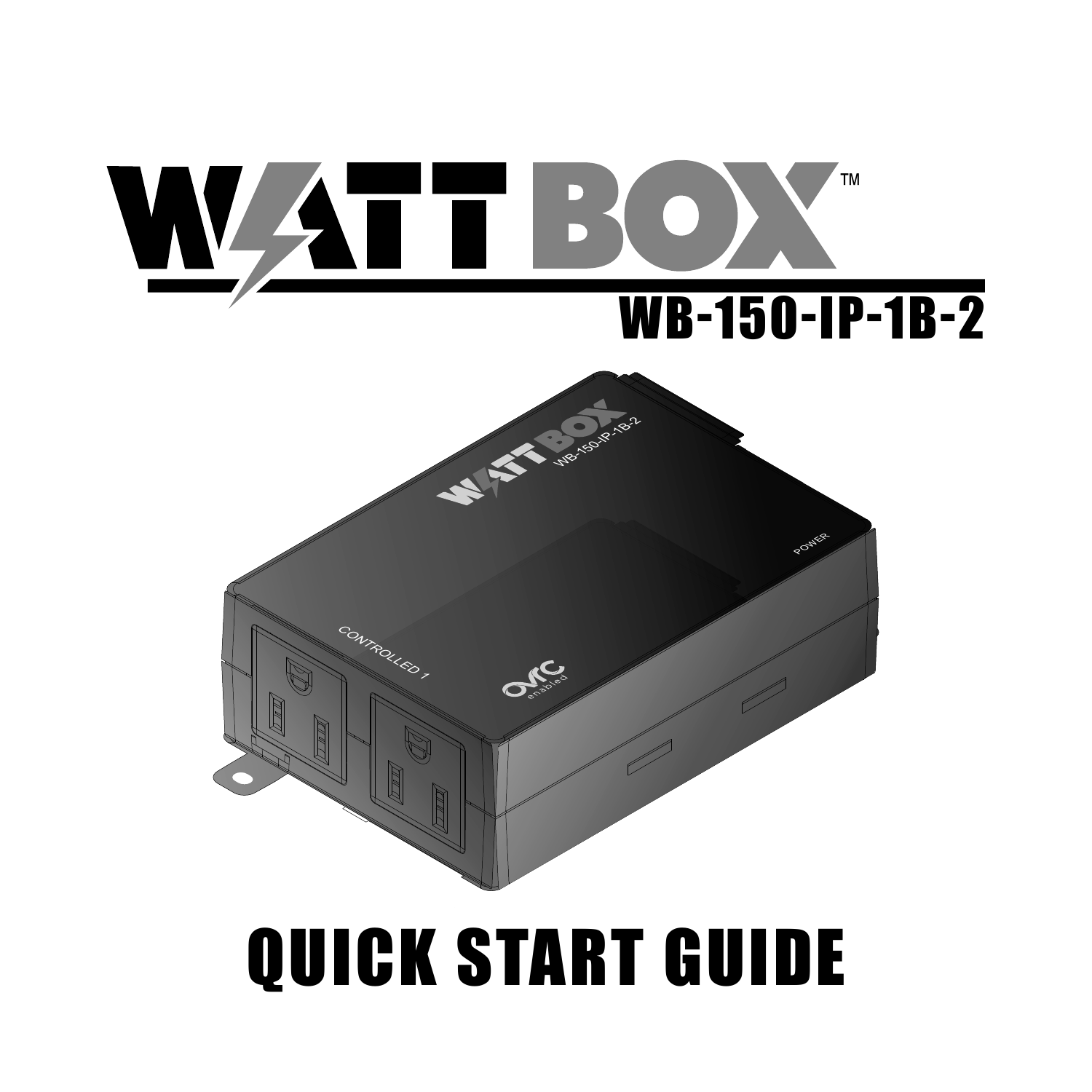# ANATOMY

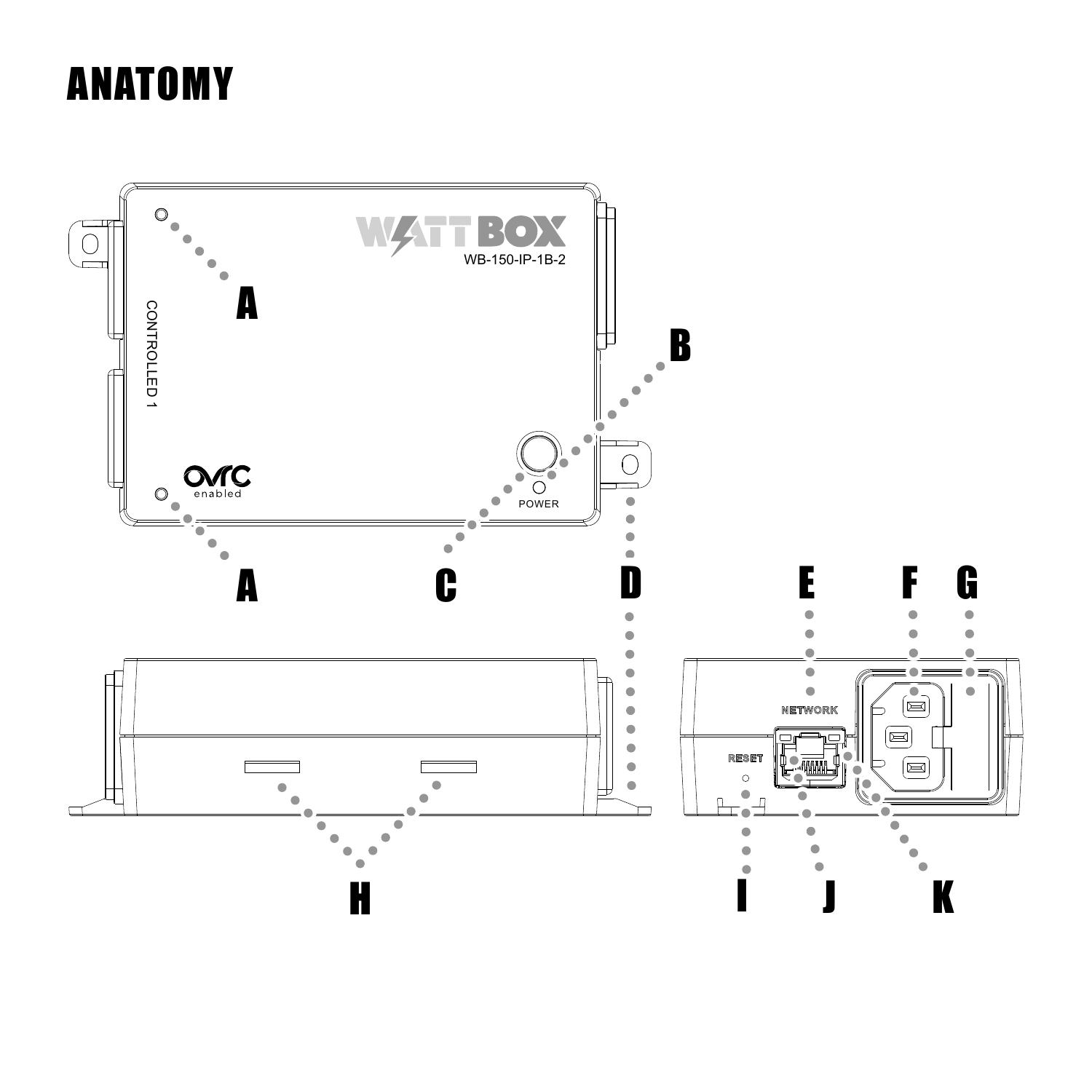- A. Outlet LEDs: These illuminate when power to the matching outlet is on. **Note:** The outlets are switchable (IP controlled), although both outlets are on the same bank.
- B. Power Connection LED: This glows amber when the unit is powered.
- C. AC Power Switch: Press to manually toggle the outlets on or off.
- D. Mounting Eyelets.
- E. Network Connection: Connect to the Local Area Network (LAN) for IP control and monitoring.
- F. Power Inlet: Detachable power cord outlet for 3 prong IEC power cord.
- G. External Fuse\*: May need replacement after an overload.
- H. Mounting Bracket Grooves
- I. Reset Button: Use a thin tool (paper clip, toothpick) to press this to restart the network card (no settings are changed). Press and hold 5 seconds to set the power strip to DHCP. Press and hold 10 seconds to reset the power strip to factory default.
- J. Internet LED.
- K. Link/Activity LED.

**\* CAUTION:** For Outlet Fuse rating: T15AH, 125VAC/250VAC or F15AH, 125VAC/250VAC. Failure to replace the fuse with the same size, type, and ratings will damage the device and the connected and nearby equipment, and will cause electrical shock, fire, explosion, or injury.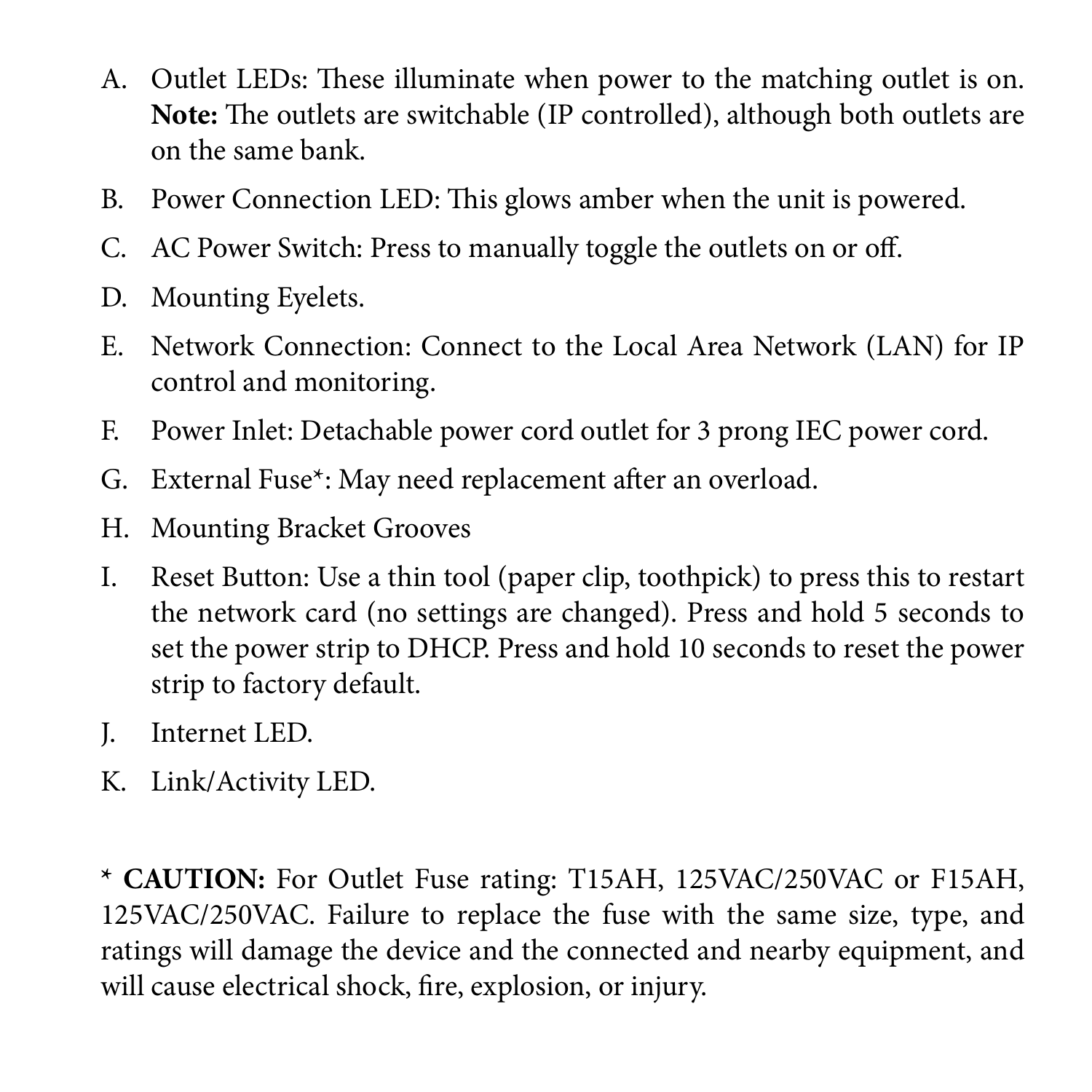# PACKAGE CONTENTS

This package contains:

- The WattBox 150 Series Power Strip
- Removeable IEC power cord
- 2 wall anchors with M3×16mm screws

# MOUNTING INSTRUCTIONS

This unit can be mounted on any flat surface, either vertically or horizontally.

Use the screws and anchors provided to install the unit on a wall as pictured to the right.

Use double-sided tape or hook and loop closures (not provided) to attach the unit to a flat surface.

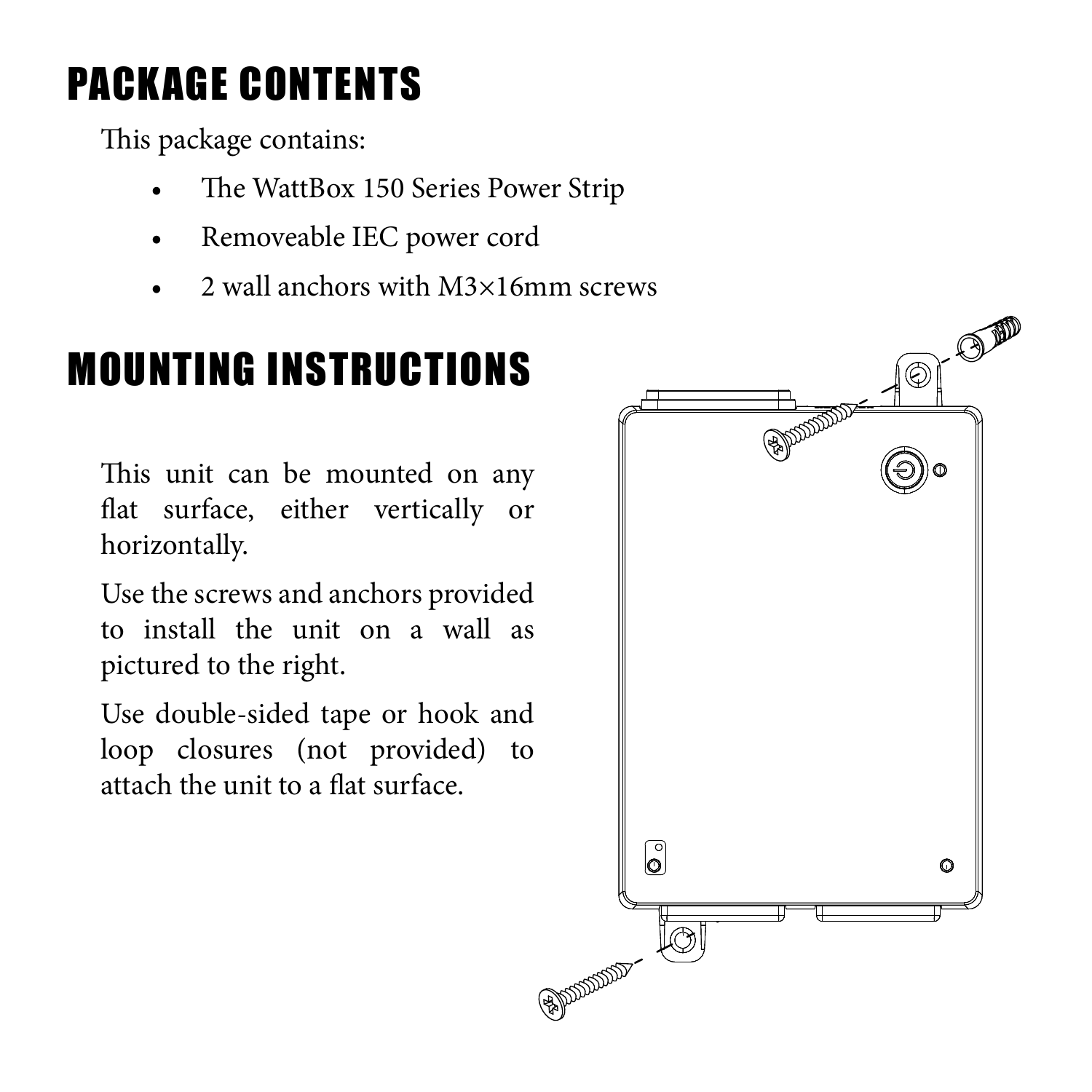# CONNECTIONS AND SETUP

The WB-150 has many powerful features that are accessed through OvrC, our award-winning remote management tool.

If you desire OvrC connectivity, plug a network cable from your switch into the network port of your WB-150. Plug in the power cord.



### **Finishing Setup with OvrC**

- 1. Ensure the WB-150 is connected to the internet.
- 2. Log in to your OvrC account.
- 3. Add the WB-150 by entering its MAC address and service tag (ST) number.

You can now complete setup through OvrC. Ensure your firmware is up to date, schedule automatic reboots, and set up boot delays.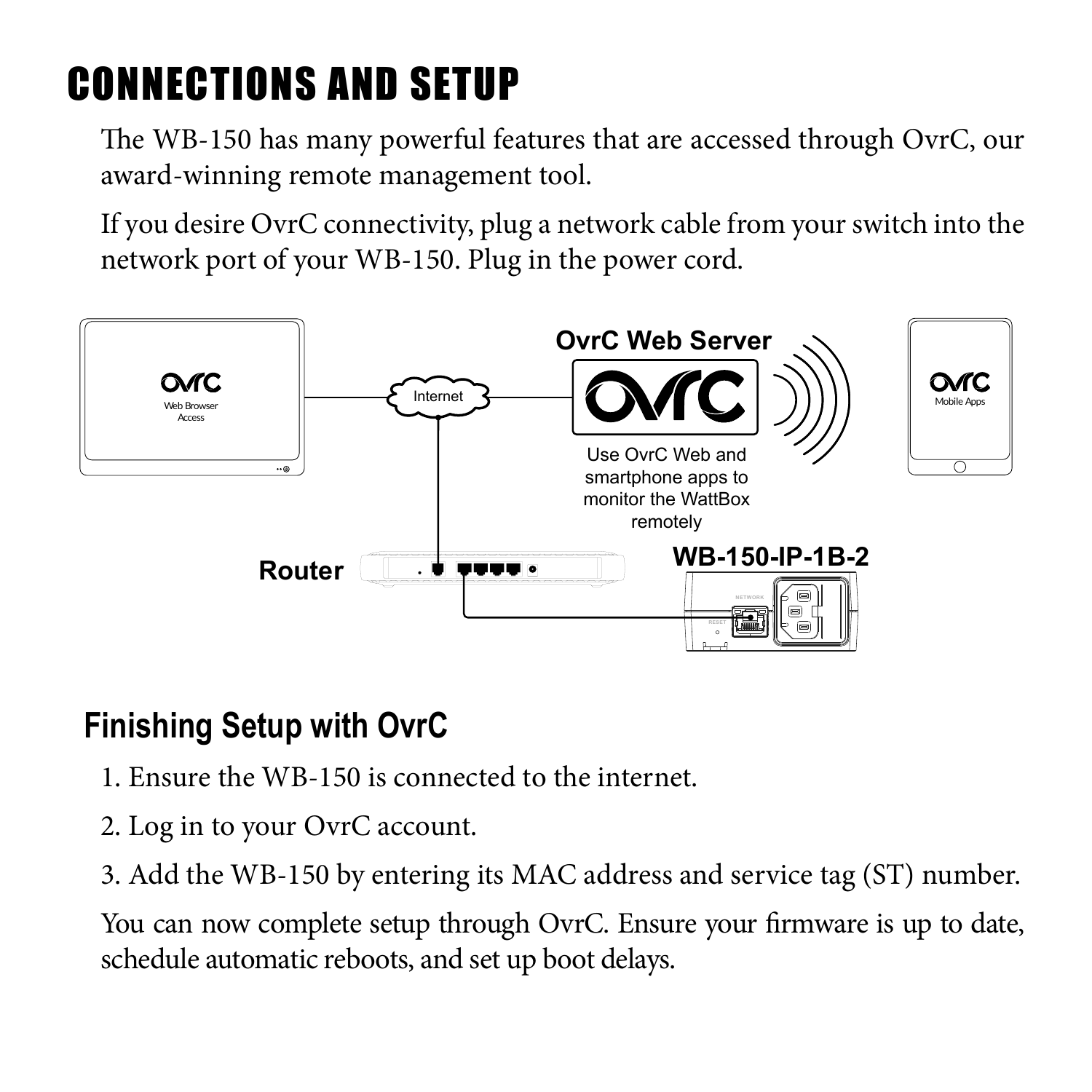# LED INDICATORS

| Link/Activity<br>l led | Solid Green: Link Established<br><b>Blinking Green: Send/Receive Activity</b>                                                |
|------------------------|------------------------------------------------------------------------------------------------------------------------------|
| Internet LED           | Solid Green: All host pings successful<br>Blinking Green: At least one host ping successful<br>Off: All host pings timed out |
| Power                  | Solid Orange: Unit is supplied AC power<br>Off: No AC power                                                                  |
| Outlet LEDs            | <b>Solid Green: Outlets ON</b><br><b>Off: Outlets OFF</b><br>Note: Both outlets are controlled together on one bank.         |

## TROUBLESHOOTING

| <b>Symptom</b>                                                              | <b>Possible Cause</b>                                                            | Remedy                                                    |
|-----------------------------------------------------------------------------|----------------------------------------------------------------------------------|-----------------------------------------------------------|
| The attached<br>component is<br>not receiving<br>power from<br>the WattBox. | Component is<br>plugged into an<br>outlet that is off.                           | Log in to the WattBox interface to turn<br>the outlet on. |
|                                                                             | A device won't<br>automatically<br>power up when<br>the WattBox is<br>turned on. | Turn the device's power switch on.                        |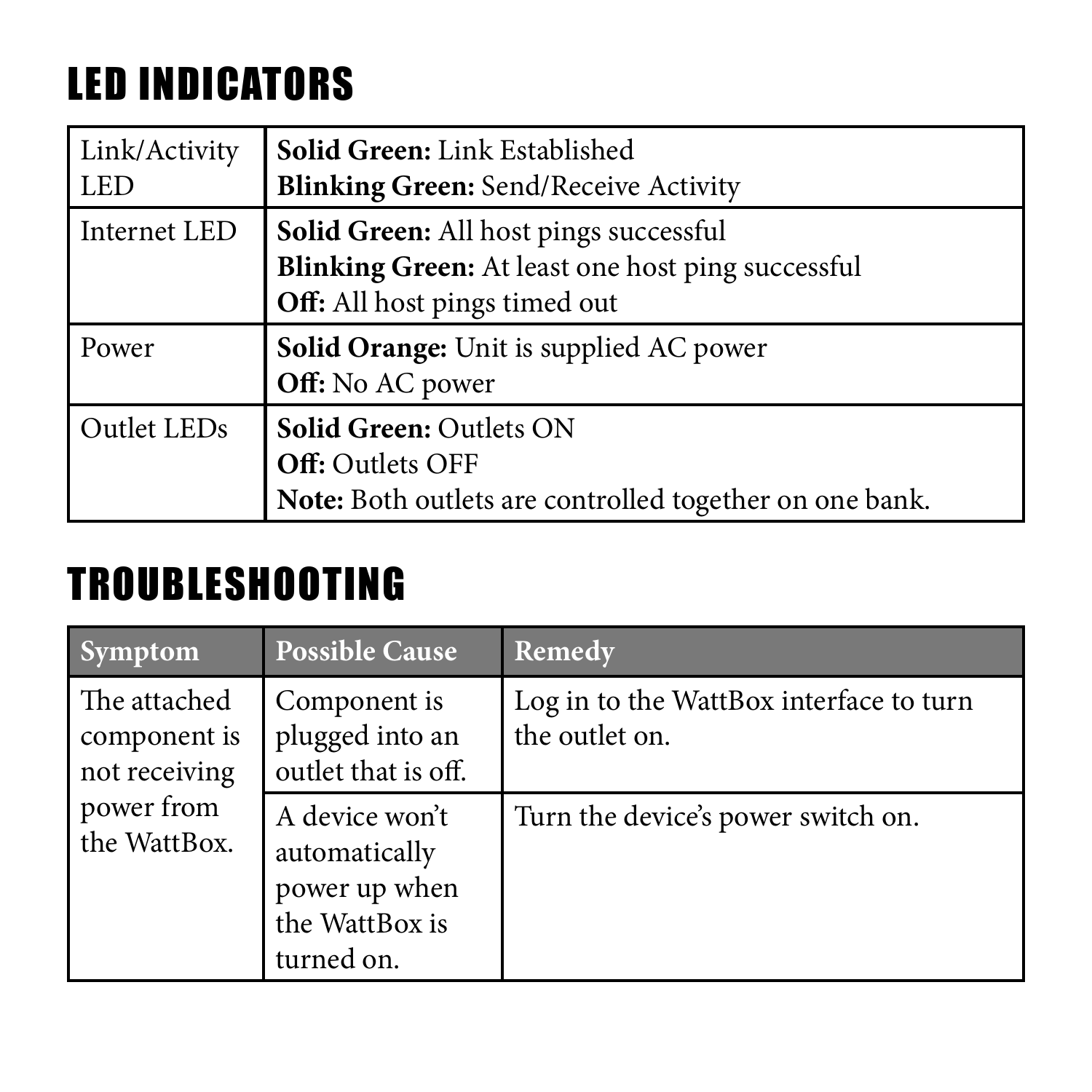| Symptom                                                                                                                                      | <b>Possible Cause</b>                                                                    | Remedy                                                                                                                                                                   |
|----------------------------------------------------------------------------------------------------------------------------------------------|------------------------------------------------------------------------------------------|--------------------------------------------------------------------------------------------------------------------------------------------------------------------------|
| WattBox is<br>not receiving<br>power<br>(the Power)<br>Connection<br>LED is not<br>illuminated 1<br>minute after<br>connecting<br>AC power). | WattBox is not<br>turned on.                                                             | If the power button does not glow amber,<br>press it.                                                                                                                    |
|                                                                                                                                              | No power is being<br>supplied.                                                           | Ensure the AC power plug is plugged into<br>a properly grounded 120V wall outlet.                                                                                        |
|                                                                                                                                              |                                                                                          | Some outlets are controlled by a wall<br>switch. Flip the switches in the room,<br>especially those near the wall outlet. Also<br>check the location's circuit breakers. |
|                                                                                                                                              | Too many devices<br>are connected,<br>causing an<br>overload.                            | Check the fuse on the AC Inlet. If it is<br>blown, reduce the connected load and<br>replace fuse.                                                                        |
| Speakers emit<br>a humming or<br>buzzing noise.                                                                                              | WattBox is<br>sharing AC<br>power with<br>equipment that<br>is not properly<br>grounded. | Connect WattBox to a dedicated outlet.<br>Unplug components one at a time to see if<br>the noise stops.                                                                  |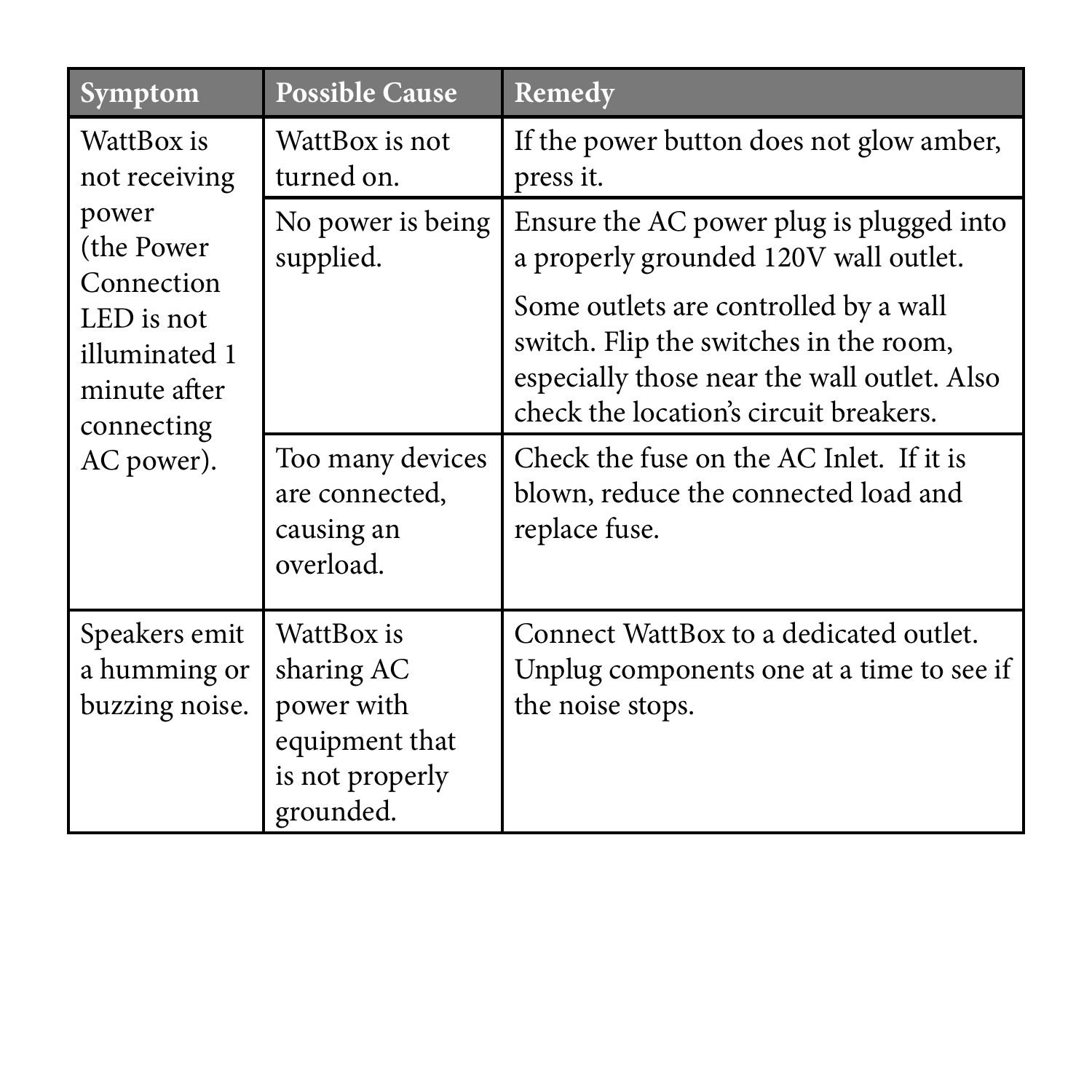## IMPORTANT SAFETY INSTRUCTIONS

Read and observe the following safety points at all times.

### **NOTICE**

For indoor use only. Internal components are not sealed from the environment. The device can only be used in a fixed location. When you install the device, ensure that the protective earthing connection of the socket-outlet is verified by a skilled person. Suitable for installation in Information Technology Rooms in accordance with Article 645 of the National Electrical Code and NFPA 75.

Only use brackets/attachments/accessories specified by the manufacturer.

Do not place the device in an unstable position where it might fall and cause injuries. This equipment is not suitable for use in locations where children are likely to be present.

Do not cover this device with a cloth. Do not install it on a carpet or rug.

### **CAUTION – Potential Injury**

Do not use this product with extension cords, multioutlet power strips, multioutlet extenders, or UPS devices (other than a WattBox UPS). The power capacity of these accessories can be overloaded by this product and may result in a risk of fire, or property damage.

### **WARNING – Power Sources, Grounding, Polarization**

This plug is designed to be inserted into a NEMA 5-15 (three-prong grounded) outlet only. Do not force the plug into an outlet that is not designed to accept it. Never dismantle the plug or to alter the power cord, and do not attempt to defeat the grounding feature by using a 3-to-2 prong adapter. If you have questions about grounding, consult your local power company or a qualified electrician.

This WattBox requires a properly grounded outlet for safety. If you're not sure if your home's electrical wiring is properly grounded, have it checked by a qualified electrician.

If a rooftop devices such as a satellite dish connects to the WattBox, ensure that the device's wires are also properly grounded.

### **WARNING – Liquid: Avoiding Electrical Shocks**

Do not operate the WattBox if liquid of any kind is spilled onto or inside the unit. Do not operate it near rain or water, even water that is contained (e.g., bathtub or sink).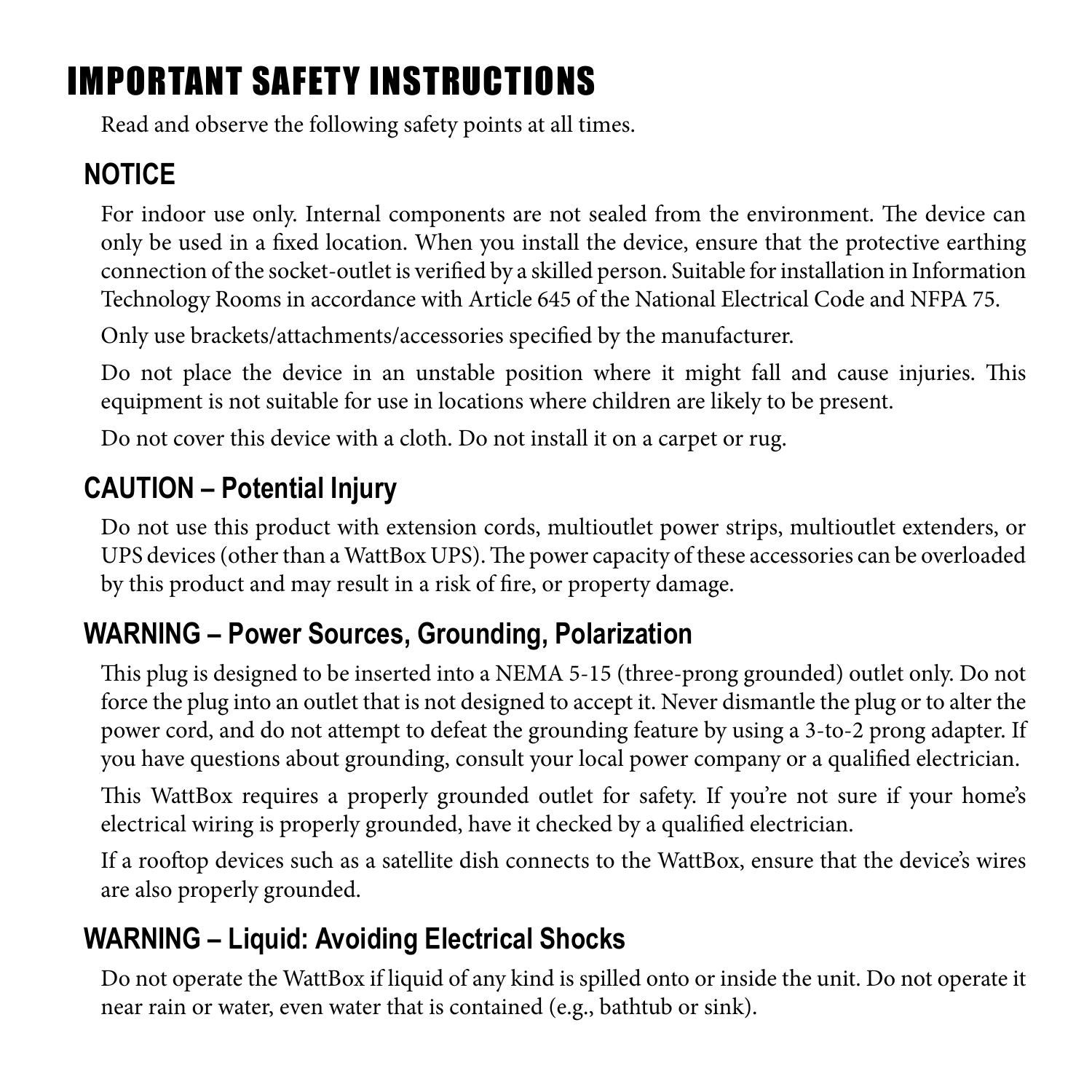#### **WARNING – Power Cord Safety**

Do not place the power cord near areas with heavy foot traffic (e.g., hallways). Do not create a trip hazard with the power cord.

If the power cord's protective jacket rips or frays, exposing the internal wiring or shielding, disconnect it from the power source and replace the power cord immediately. See the warranty section of the owner's manual for details.

#### **WARNING – No User Serviceable Parts Inside**

If the WattBox is not operating properly, do not remove any part of the unit (cover, etc.) for repair. Unplug the unit and consult the warranty section of the owner's manual.

#### **CAUTION – Exposure to Heat**

Do not expose the WattBox to direct sunlight or place it near wall heaters, space heaters, or in an enclosed space prone to temperature increase.

Do not use the device in a confined, poorly-ventilated location; this can overheat the unit, possibly even causing a fire. If used in a small space other than an EIA-standard rack, ensure that there is adequate space around the device.

#### **CAUTION – Proper Cleaning**

In general, the only cleaning necessary for is a light dusting. Unplug WattBox from the wall outlet before cleaning it. Do not use liquid or aerosol cleaners.

## FEDERAL COMMUNICATION COMMISSION INTERFERENCE STATEMENT

This equipment has been tested and found to comply with the limits for a Class B digital device, pursuant to Part 15 of the FCC Rules. These limits are designed to provide reasonable protection against harmful interference in a residential installation. This equipment generates, uses, and can radiate radio frequency energy and, if not installed and used in accordance with the instructions, may cause harmful interference to radio communications. However, there is no guarantee that interference will not occur in a particular installation. If this equipment does cause harmful interference to radio or television reception, which can be determined by turning the equipment off and on, the user is encouraged to try to correct the interference by one or more of the following: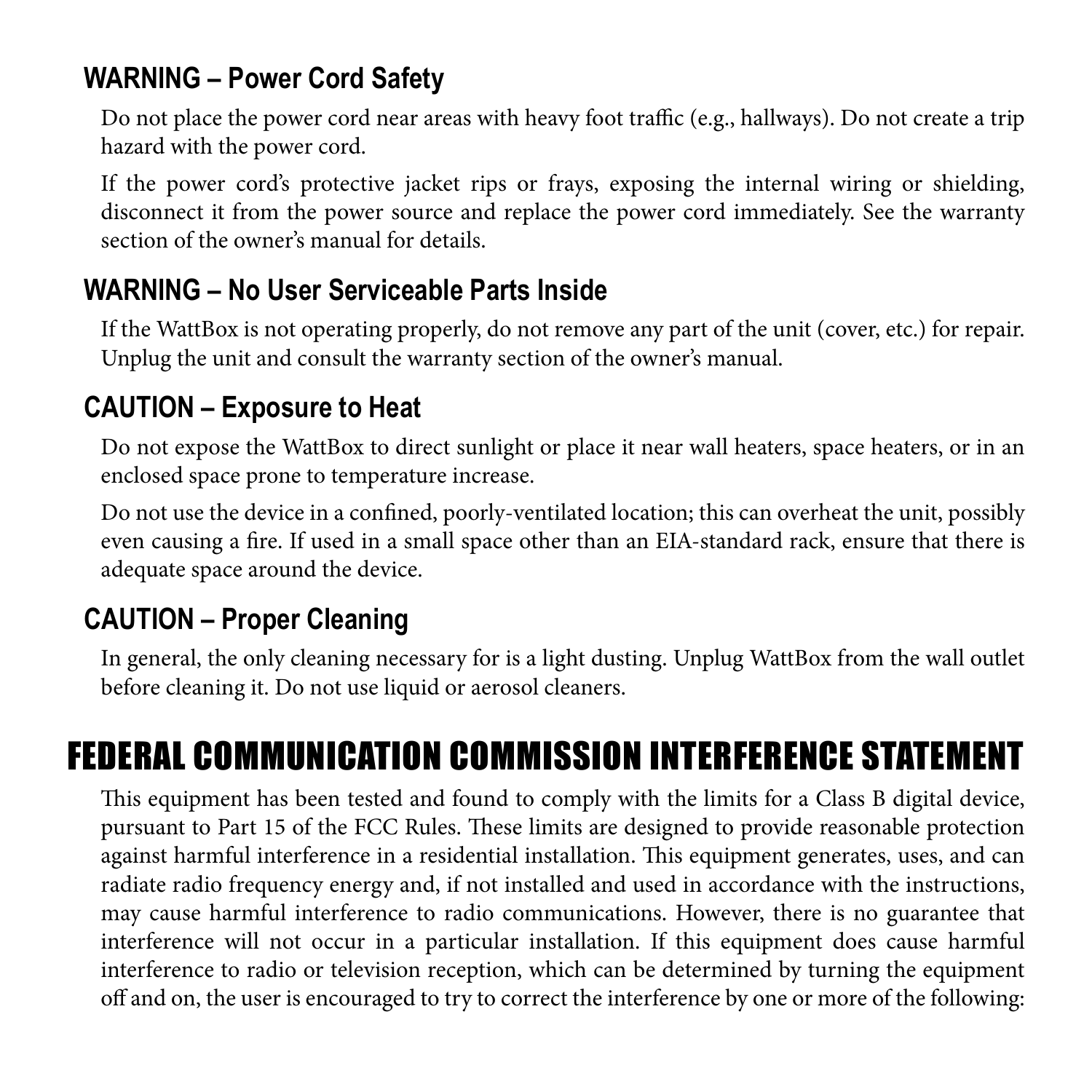- Reorient or relocate the receiving antenna.
- Increase the separation between the equipment and receiver.
- Connect the equipment into an outlet on a circuit different from that to which the receiver is connected.
- Consult the dealer or an experienced radio/TV technician for help.

#### **FCC Caution:**

Changes or modifications not expressly approved by the party responsible for compliance could void the user's authority to operate the equipment.

This device complies with Part 15 of the FCC Rules. Operation is subject to the following two conditions: (1) This device may not cause harmful interference, and (2) this device must accept any interference received, including interference that may cause undesired operation.

#### **FCC Radiation Exposure Statement:**

This equipment complies with FCC radiation exposure limits set forth for an uncontrolled environment. This equipment should be installed and operated with minimum distance 20cm between the radiator & your body.

### INDUSTRY CANADA STATEMENT

This device complies with ISED's license-exempt RSS standard(s). Operation is subject to the following two conditions: (1) this device may not cause interference, and (2) this device must accept any interference, including interference that may cause undesired operation of the device.

Le présent appareil est conforme aux CNR d'ISED applicables aux appareils radio exempts de licence. L'exploitation est autorisée aux deux conditions suivantes : (1) l'appareil ne doit pas produire de brouillage, et (2) l'utilisateur de l'appareil doit accepter tout brouillage radioélectrique subi, même si le brouillage est susceptible d'en compromettre le fonctionnement.

#### **Radiation Exposure Statement:**

This equipment complies with IC radiation exposure limits set forth for an uncontrolled environment. This equipment should be installed and operated with minimum distance of 20 cm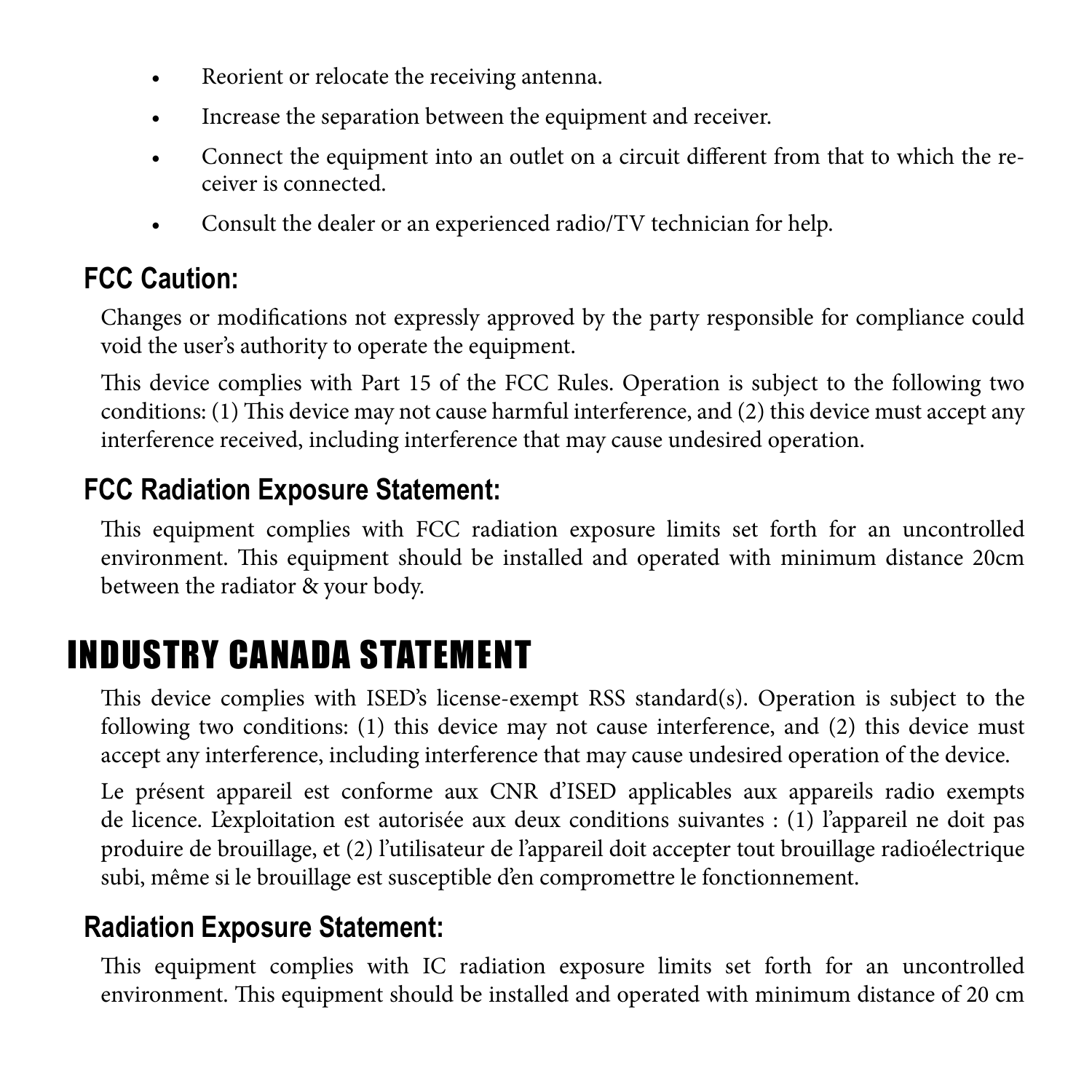between the radiator and people and animals.

#### **Déclaration d'exposition aux radiations:**

Cet équipement est conforme aux limites d'exposition aux rayonnements IC établies pour un environnement non contrôlé. Cet équipement doit être installé et utilisé avec un minimum de 20 cm de distance entre la source de rayonnement et des personnes ou des animaux.

## WARRANTY

#### **2-Year Limited Warranty**

This SnapAV® product has a 2-Year Limited Product Warranty. This warranty includes parts and labor repairs on all components found to be defective in material or workmanship under normal conditions of use. This warranty shall not apply to products which have been abused, modified, or disassembled. Products to be repaired or replaced under this warranty must be returned to SnapAV or a designated service center with prior notification and an assigned return authorization number (RA). Contact technical support for an RA number.

Once you obtain an RA number, please mark the number on the bottom of the unit and pack it in a shipping carton/box with enough packing material to protect it during transit. The RA number must also be clearly marked on the outside of the carton. Ship the unit to SnapAV. Please note that you are responsible for any and all charges related to shipping the unit to SnapAV.

#### **WARRANTY LIMITATION:**

SnapAV products not purchased directly from SnapAV or authorized SnapAV dealers or authorized distributors are excluded from above warranties.



**WARNING:** This product can expose you to chemicals including lead, which is known to the State of California to cause cancer and reproductive harm. For more information go to www.P65Warnings.ca.gov.